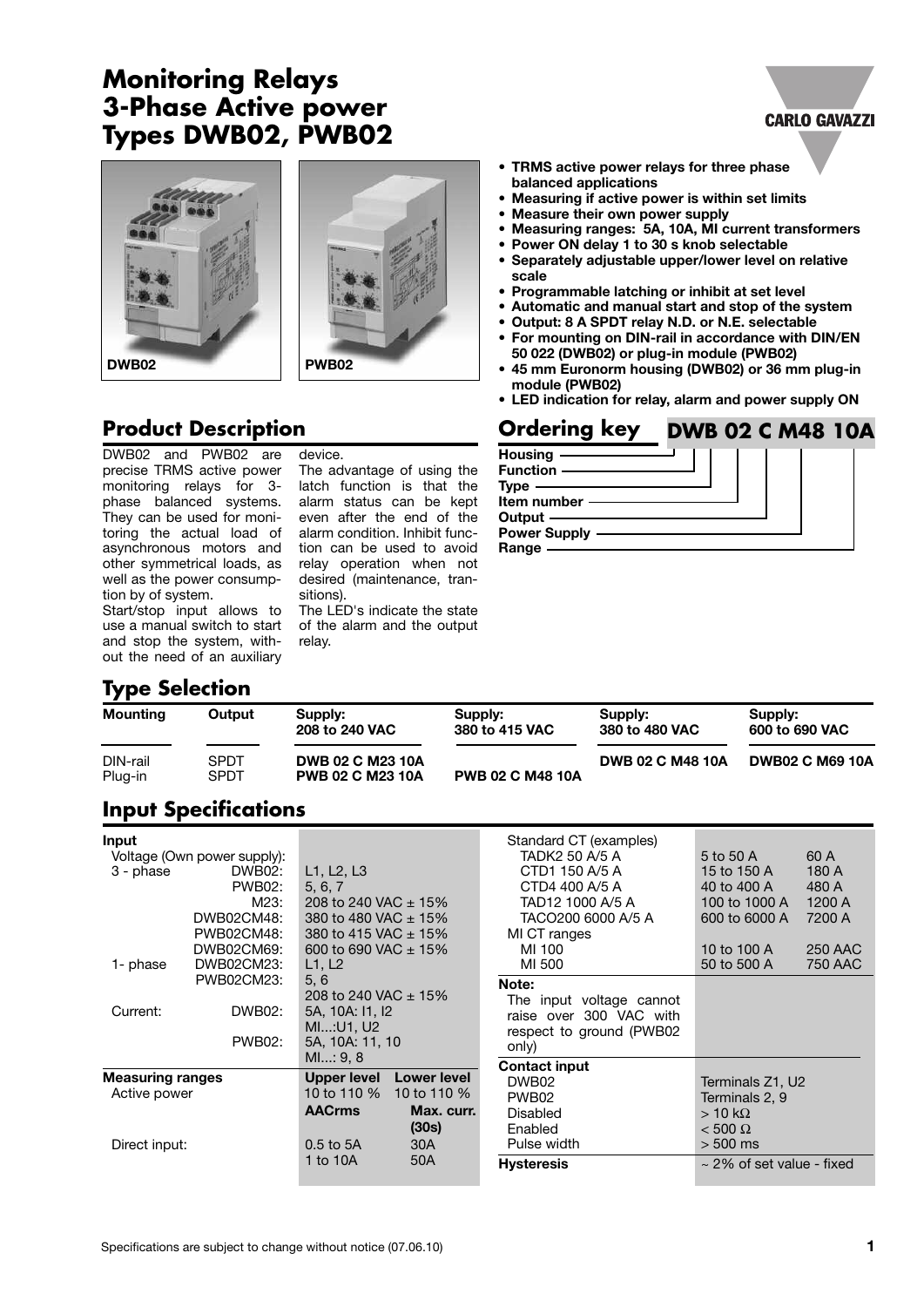

### **Output Specifications**

| Output                                     | SPDT relay                             |  |
|--------------------------------------------|----------------------------------------|--|
|                                            |                                        |  |
| <b>Rated insulation voltage</b>            | <b>250 VAC</b>                         |  |
| <b>Contact ratings (AgSnO<sub>2</sub>)</b> | μ                                      |  |
| Resistive loads<br>AC 1                    | 8 A @ 250 VAC                          |  |
| DC 12                                      | 5 A @ 24 VDC                           |  |
| Small inductive loads AC 15                | 2.5 A @ 250 VAC                        |  |
| DC 13                                      | 2.5 A @ 24 VDC                         |  |
| <b>Mechanical life</b>                     | $\geq$ 30 x 10 <sup>6</sup> operations |  |
| <b>Electrical life</b>                     | $\geq 10^5$ operations                 |  |
|                                            | (at 8 A, 250 V, cos $\varphi$ = 1)     |  |
| <b>Operating frequency</b>                 | $\leq$ 7200 operations/h               |  |
| Dielectric strength                        |                                        |  |
| Dielectric voltage                         | $\geq$ 2 kVAC (rms)                    |  |
| Rated impulse withstand volt.              | 4 kV (1.2/50 µs)                       |  |

# **Supply Specifications**

| <b>Power supply</b>                 | Overvoltage cat. Ill       |  |
|-------------------------------------|----------------------------|--|
| Rated operational voltage           | (IEC 60664, IEC 60038)     |  |
| Through terminals:                  |                            |  |
| DWB02:                              | L1, L2, L3                 |  |
| PWB02:                              | 5, 6, 7                    |  |
| M23                                 | 177 to 276 VAC 45 to 65 Hz |  |
| DWB02CM48                           | 323 to 552 VAC 45 to 65 Hz |  |
| PWB02CM48                           | 323 to 477 VAC 45 to 65 Hz |  |
| DWB02CM69                           | 510 to 793 VAC 45 to 65 Hz |  |
| Dielectric voltage supply to output | 4 kV                       |  |
| Rated operational power             |                            |  |
| M23                                 | 9 VA @ 230 V, 50 Hz        |  |
| M48                                 | 13 VA @ 400 V, 50 Hz       |  |
| M69                                 | 21 VA @ 600 V, 50 Hz       |  |
|                                     | Supplied by L1 and L2      |  |
|                                     |                            |  |
|                                     |                            |  |
|                                     |                            |  |
|                                     |                            |  |
|                                     |                            |  |

# **General Specifications**

| <b>Power ON delay</b>                                                   | 1 to 30 s $\pm$ 0.5 s                                                                                         |  |
|-------------------------------------------------------------------------|---------------------------------------------------------------------------------------------------------------|--|
| <b>Reaction time</b><br>Alarm ON delay                                  | (input signal variation from<br>$-20\%$ to $+20\%$ or from<br>$+20\%$ to -20% of set value)<br>$< 250$ ms     |  |
| Alarm OFF delay                                                         | $< 250$ ms                                                                                                    |  |
| <b>Accuracy</b><br>Temperature drift<br>Delay ON alarm<br>Repeatability | (15 min warm-up time)<br>$± 1000$ ppm/ $°C$<br>$\pm$ 10% on set value $\pm$ 50 ms<br>$\pm$ 0.5% on full-scale |  |
| <b>Indication for</b><br>Power supply ON<br>Alarm ON                    | LED, green<br>LED, red (flashing 2 Hz<br>during delay time)                                                   |  |
| Output relay ON<br><b>Environment</b>                                   | LED, yellow                                                                                                   |  |
| Degree of protection<br>Pollution degree<br>Operating temperature       | <b>IP 20</b><br>3 (DWB02), 2 (PWB02)                                                                          |  |
| @ Max. voltage, 50 Hz<br>@ Max. voltage, 60 Hz<br>Storage temperature   | -20 to +60 $^{\circ}$ C, R.H. < 95%<br>-20 to +50°C, R.H. < 95%<br>-30 to +80 $^{\circ}$ C, R.H. < 95%        |  |
| <b>Housing</b><br>Dimensions<br>DWB02<br>PWB <sub>02</sub>              | 45 x 80 x 99.5 mm<br>36 x 80 x 94 mm                                                                          |  |
| Material                                                                | PA66 or Noryl                                                                                                 |  |
| Weight                                                                  | Approx. 250 g                                                                                                 |  |
| <b>Screw terminals</b><br>Tightening torque                             | Max. 0.5 Nm<br>acc. to IEC 60947                                                                              |  |
| <b>Product standard</b>                                                 | EN 60255-6                                                                                                    |  |
| <b>Approvals</b>                                                        | UL. CSA                                                                                                       |  |
| <b>CE Marking</b>                                                       | L.V. Directive 2006/95/EC<br>EMC Directive 2004/108/EC                                                        |  |
| <b>EMC</b><br>Immunity                                                  | According to EN 60255-26<br>According to EN 61000-6-2                                                         |  |
| Emissions                                                               | According to EN 60255-26<br>According to EN 61000-6-3                                                         |  |

## **Mode of Operation**

DWB02 and PWB02 measure the active power of a 3 phase balanced system. The relay has an adjustable power ON delay in order to avoid undesired overload detection during motor start.

### **Example 1**

Latching mode, relay NE In this application DWB02 or PWB02 is connected to an external current metering transformer, type MI..., (connected between U1 & U2) as well as to a 3-phase asynchronous motor. The relay is energized as soon as the

power supply is applied. After the power ON delay, the unit starts to measure power. If it is within the setpoints, the relay is energized, and the yellow LED is ON. As soon as the power drops below the lower setpoint or raises above the upper setpoint the output relay releases after the set time has expired. To restart the measurement, connect Z1 and U1 (2 and 9) or interrupt the power supply for at least 1 s.

#### **Example 2** Non-latching mode, relay NE.

DWB02 and PWB02 react as described in the previous example 1 except that the relay reactivates automatically as soon as active power is back within the two setpoints again. When the measured power rises above the adjusted upper level, the red LED starts flashing, and the output relay releases after the set time period. When the measured power drops below the adjusted lower level, the

red LED starts flashing, and the output relay releases after the set time period.

#### **Example 3:**

DWB02CM2310A and PWB02CM2310A can be used for monitoring the power of a 1-Phase load with 208 to 240 V AC mains voltage. In this case the power supply has to be connected between L1, L2 (or 5, 6); L2 and L3 (or 6 and 7) have to be interconnected.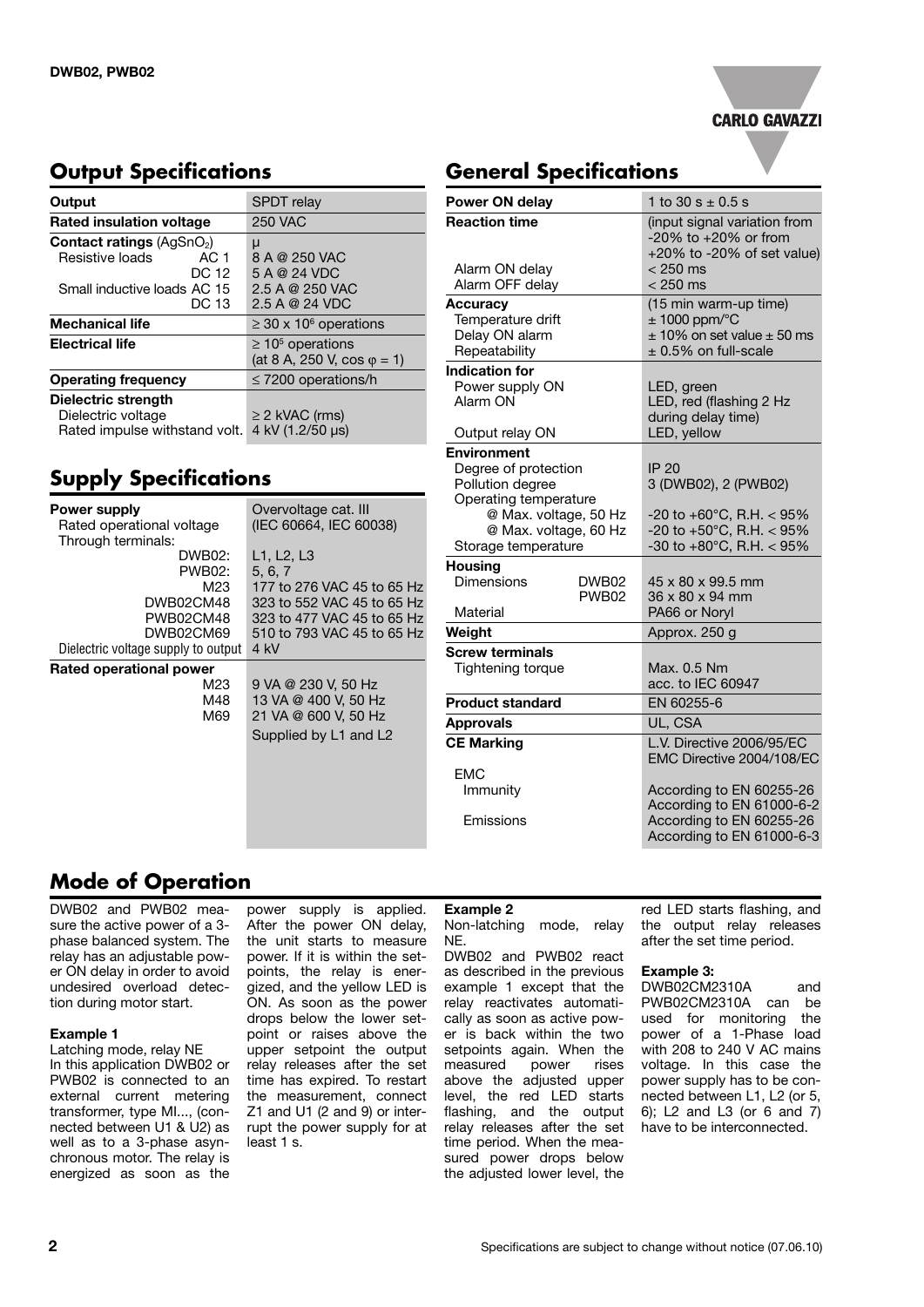

### **Mode of Operation (cont)**

#### **Example 4**

Start/stop mode, relay NE. In this application DWB02 or PWB02 are directly connected to a 3-phase asynchronous motor. The relay is energized as soon as the power supply is applied and the start/stop contact is closed. After the power ON delay, the unit starts to measure the active power. If it is within the setpoints the relay is energized. As soon as the power drops below the lower setpoint or raises above the upper setpoint the output relay releases and the red LED turns on after the set time has expired. When

the start/stop contact is opened the relay is immediately de-energized. To restart the system just connect the start/stop contact.

**Note 1:** to use the start/stop function the output relay has to command a contactor in series to the load (see last

two wiring diagrams).

**Note 2** (3-phase voltage): connect the 3-phase power supply to the terminals L1, L2 and L3 (DWB02) - 5, 6 and 7 (PWB02) taking care of the sequence.

### **Function/Range/Level/Time Setting**

#### Select the desired function setting the DIP-switches 1 to 4 as shown on the right. Adjust the input range setting the DIP-switches 5 and 6. To access the DIPswitches open the plastic cover using a screwdriver as shown below.

If DIP switch 3 is set to ON (start/stop) the position of DIP switch 4 does not affect the products' working mode.

**DWB02**

### **Center knobs:**

Setting of upper and lowerlevel from 10 to 110% of nominal power.

#### **Lower left knob:**

Setting of delay on absolute scale: 0.1 to 30 s. **Lower right knob:** Setting of power ON delay on absolute scale: 1 to 30 s. **Measuring range** SW5 | ON | ON | OFF | OFF SW6 | ON | OFF | ON | OFF M23 208 VAC 220 VAC 230 VAC 240 VAC M48 | 380 VAC | 400 VAC | 415 VAC | 480 VAC DWB02 only M69 600 VAC 690 VAC 600 VAC 690 VAC **Contact input (SW3 OFF)** ON: Latch function enable OFF: Inhibit function enable **Working mode** ON: Contact input for start/stop functions OFF: Contact input for latch/inhibit functions **Input current range (terminals I1, I2 or 10, 11)** ON: 10A OFF: 5A/MI **Relay status** ON: Relay de-energized in normal condition OFF: Relay energized in normal condition Contact input **Notes 1.**DIP-switch 3 set ON enables the start/stop function that is managed by the closing-opening of the contact input. **2.**DIP-switch 3 set OFF enables the input contact for the latch/inhibit functions: the selection between these is allows by the DIP switch 4.

The following table shown as the input contact manages the mode of operation:



### **Contact input working mode**

|                   | <b>CLOSED</b> | <b>OPEN</b>       |  |
|-------------------|---------------|-------------------|--|
| <b>LATCH</b>      | NOT ACTIVE    | <b>ACTIVE</b>     |  |
| <b>INHIBIT</b>    | <b>ACTIVE</b> | <b>NOT ACTIVE</b> |  |
| <b>START/STOP</b> | <b>START</b>  | <b>STOP</b>       |  |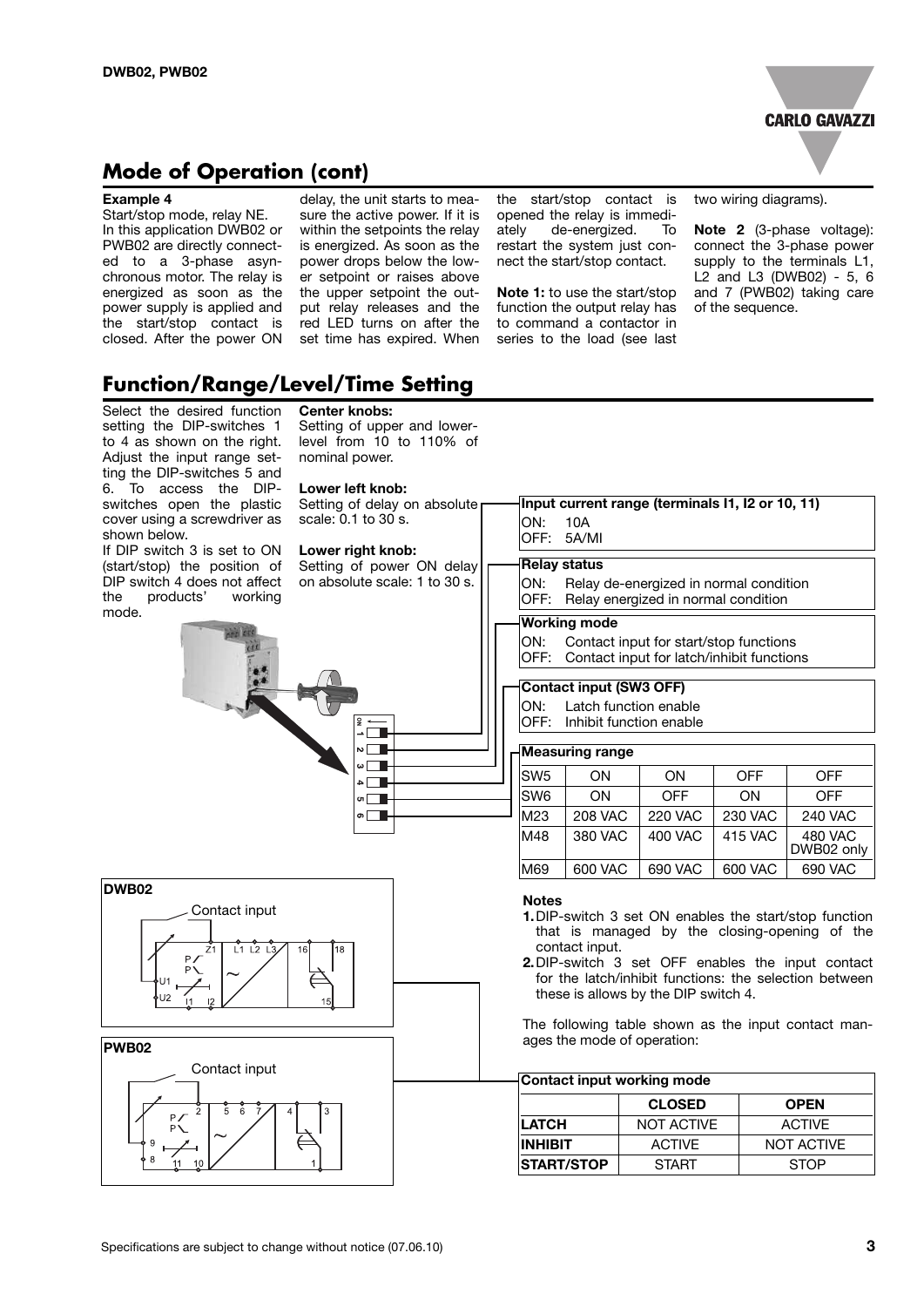

## **Operation Diagrams**



### **Inhibit function - ND relay**



### **Start and stop function - NE relay**



## **Wiring Diagrams**

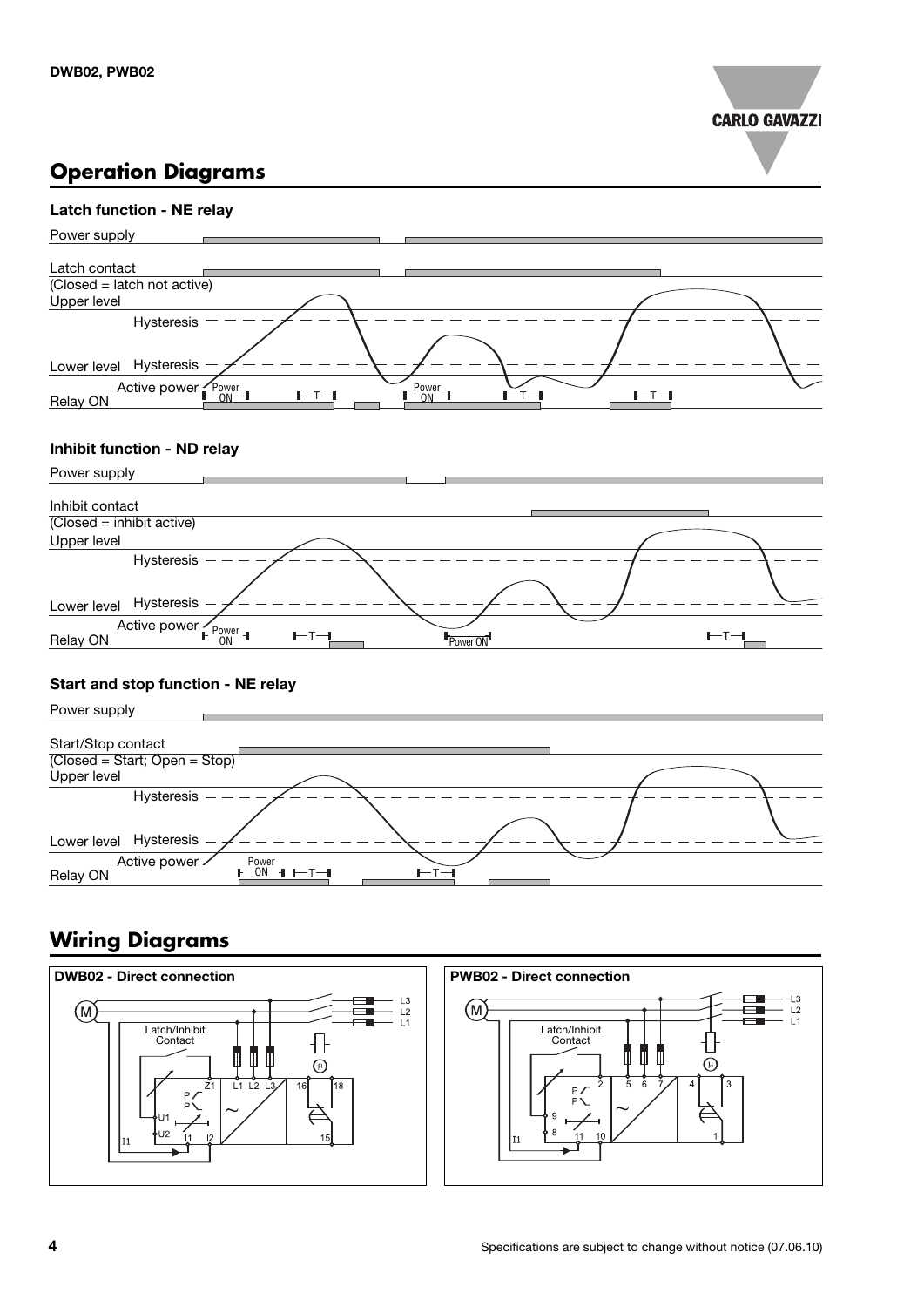

## **Wiring Diagrams (cont.)**



With the start/stop function enabled, it's necessary to use the following wiring diagrams (which are two examples among many others). It is possible for both 3-phases loads and of 1-phase loads, either through direct connection or external current metering transformer.